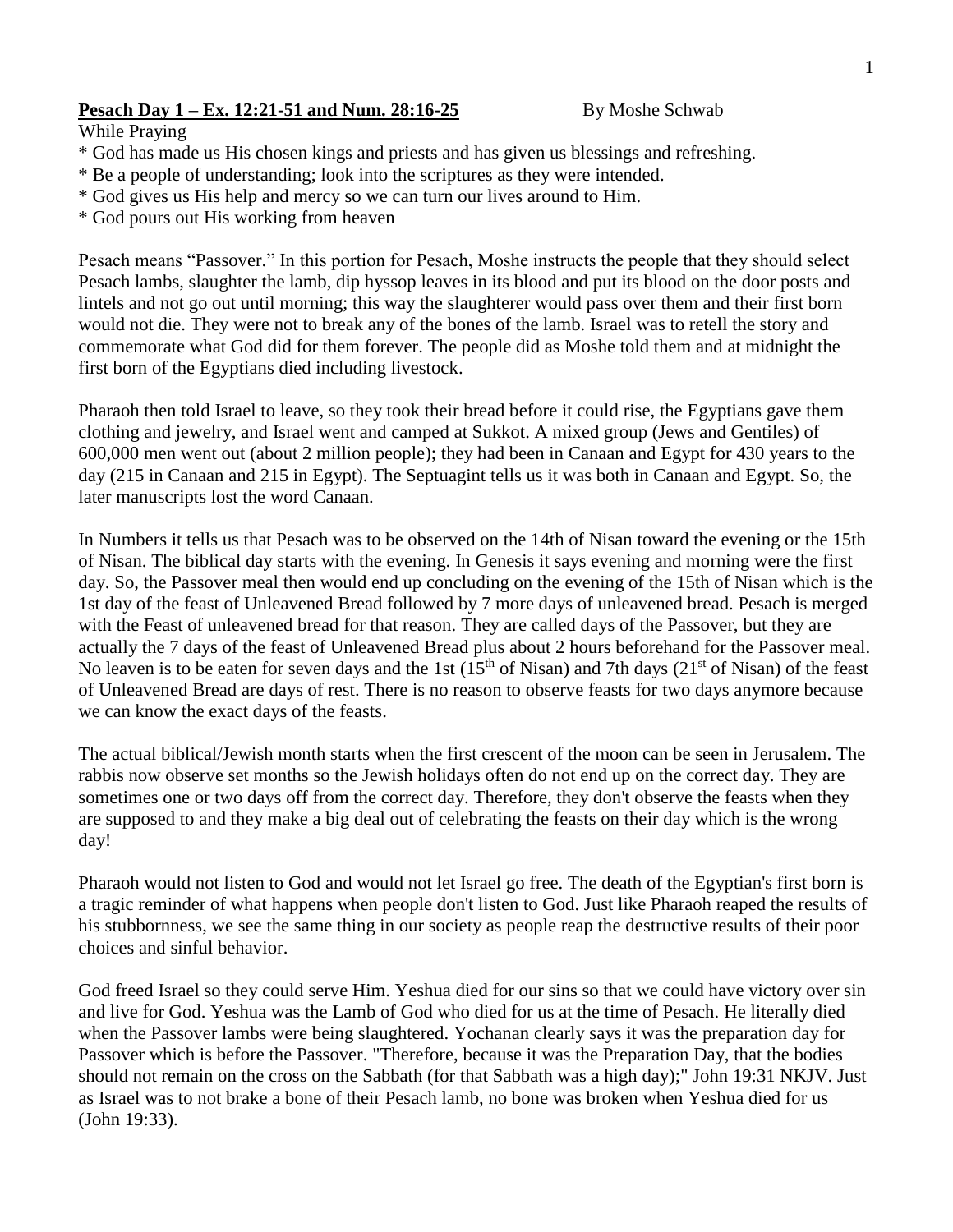A mixed group of Jews and Gentiles left Egypt so we see Gentiles being assimilated into the Jewish community as they leave Egypt. It was always God's intention to include Gentiles who wanted to be his people. Also, believers in the Messiah include both Jews and Gentiles. They are called Messianic Jews or can also be called Messianic Believers.

The HaftaRAH for the 1st day of Pesach is Josh 3:5-7; 5:2 to 6:1; 6:27. In this HaftaRAH portion, God exalts Joshua, they (Israel) circumcised those who had not been circumcised in the desert and they observed Pesach. The day after Pesach they ate the produce of the land and the manna stopped. Joshua meets the commander of the Lord's army, he tells Joshua to take off his shoes because they were standing on holy ground, and he tells Joshua that he has handed over Jericho to Israel. God was with Israel as they took Jericho.

This should remind us that God is truly our provision. God had provided all Israel needed the entire 40 years while they were in the desert. It was truly an amazing miracle. Also, we see Joshua having an experience like Moshe had when Moshe saw God in the burning bush; Joshua was to take off his shoes because the ground there was holy ground. It is quite possible that the angel that Joshua sees is also God who has come in the form of a man to fight for Israel. We see God fighting for Israel as the walls of Jericho come done miraculously.

In the Brit Chadashah we should remember that Rabbi Shaul commanded that we are to keep Pesach and also be a pure and holy people. The sacrificial lamb of Passover prefigures the Messiah Yeshua giving His life and being our Passover Lamb just before the Passover meal began.

He was the final sacrifice for sin when He gave His life at the time of Pesach (Hebrews 10:8-10). Just as no bone of the Pesach lamb was to be broken, no bone in Yeshua's body was broken when He died for us. Three days later, Yeshua rose from the dead. We are to believe that Yeshua died for our sins and rose from the dead and that He is our Messiah and God just as the Jews expected the Messiah to be God (Jeremiah 23:5-6).

Yochanan the Immerser was the Elijah who came before Yeshua to lead people to the Messiah Yeshua. John 1:29 CJB says, "The next day, Yochanan saw Yeshua coming toward him and said, "Look! God's lamb! The one who is taking away the sin of the world!" 1 Cor. 5:7-8 CJB tells us to keep the Passover, "Get rid of the old hametz, so that you can be a new batch of dough, because in reality you are unleavened. For our Pesach lamb, the Messiah, has been sacrificed. So let us celebrate the Seder not with leftover hametz, the hametz of wickedness and evil, but with the matzah of purity and truth." Shaul (Paul) says, "keep the Passover."

## The believers in the Messiah taught:

"For among the first things I passed on to you was what I also received, namely this: the Messiah died for our sins, in accordance with what the Tanakh says; and he was buried; and he was raised on the third day, in accordance with what the Tanakh says; and he was seen by Kefa, then by the Twelve; and afterwards he was seen by more than five hundred brothers at one time, the majority of whom are still alive, though some have died. Later he was seen by Ya'akov, then by all the emissaries; and last of all he was seen by me.;" 1 Cor. 15:3-8 CJB.

God has made us His chosen kings and priests and has given us blessings and refreshing. It says in Numbers 19:5-6 CJB about Israel, "'Then you will be my own treasure from among all the peoples, for all the earth is mine; and you will be a kingdom of cohanim for me, a nation set apart.' These are the words you are to speak to the people of Isra'el." Kefa (Peter) says about those who believe in the Messiah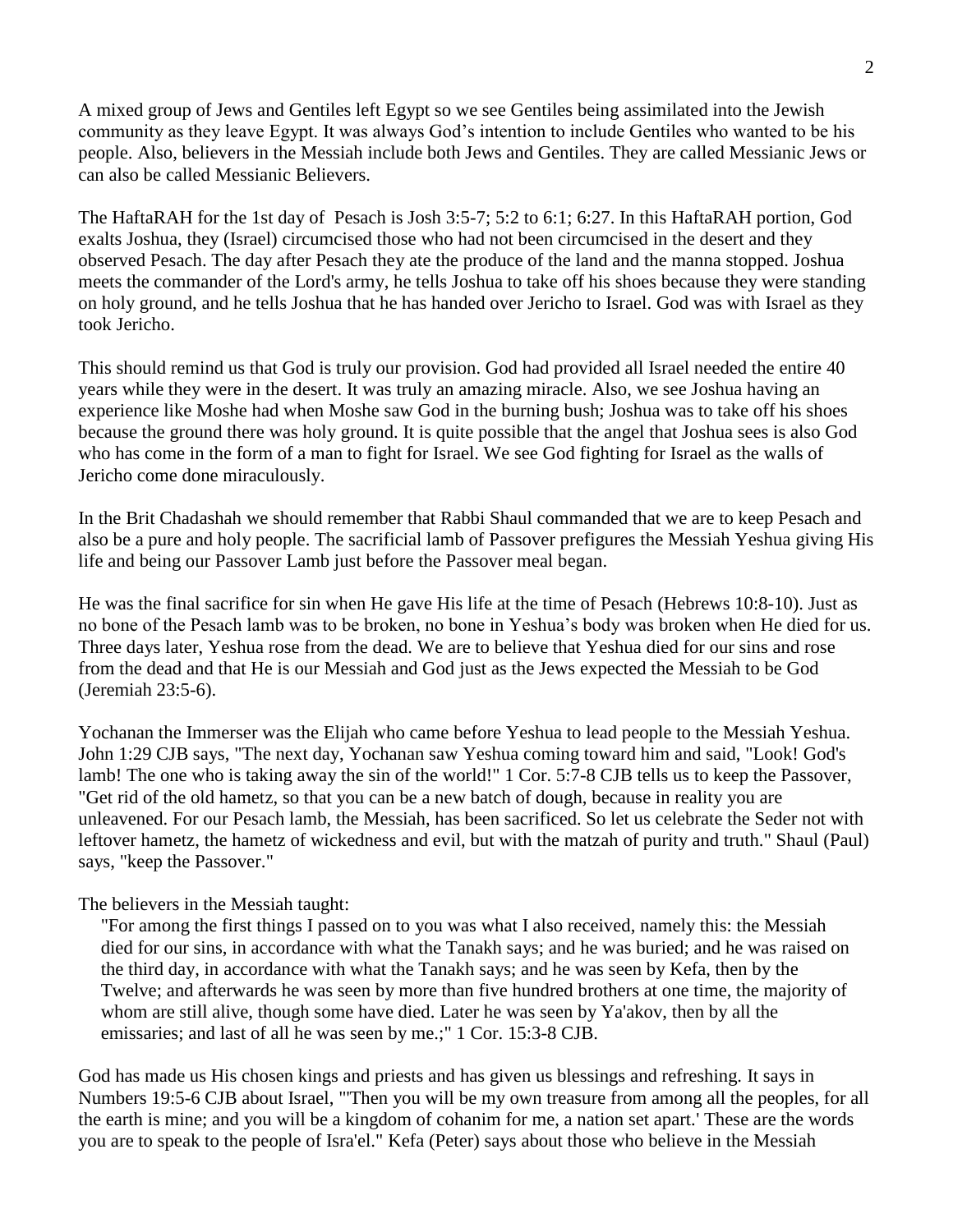Yeshua, "But you are a chosen people, the King's cohanim, a holy nation, a people for God to possess! 1 Peter 2:9 CJB.

How amazing is it that we can be favored by the creator of the universe! When we consider that God brought some 2 million people out of Egypt, it is hardly fathomable. The people had some time to prepare between the 1st plague and the last plague, but the all-powerful God did the impossible. God tells them they are a special people to Him, a unique treasure and he meant all 2 million people. Also, all those who believe in the Messiah are also highly favored – all the millions of people who have believed; that is amazing. God can do that because He is God. How God took care of Israel is a picture of how God takes cars of the believers in the Jewish Messiah Yeshua.

Be a people of understanding; look into the scriptures as they were intended. God really does love those who love Him. God really did love Israel and He called Israel. They developed a culture around the scriptures and they imposed laws to help the people follow God. They imposed so many laws though that the people were burdened by them. Since Yeshua is God (Jeremiah 23:5-6), He gave the laws at Mt. Sinai and He says, "Come to me, all of you who are struggling and burdened, and I will give you rest. Take my yoke upon you and learn from me, because I am gentle and humble in heart, and you will find rest for your souls;" Matthew 11:28-29 CJB.

The burden Yeshua is talking about are all the extra wrongly imposed laws in His day. Some laws can be understood from the laws we have in the Torah. The Torah needs to be applied correctly though. Some rabbis say we should put on our right shoe first. What does that have to do with God? Yeshua says He will give us rest, not unrest and lots of unfounded laws of men. Yeshua tells them to take His "yoke," the yoke He gave them at Mt. Sinai. "Yoke" was a cultural word for the commandments in the Torah. Roshi (an important Jewish Rabbi) said about Deut. 13:13 'that the people who follow B'liya'al (Belial) are those that break the yoke of Torah.'

God gives us His help and mercy so we can turn our lives around and live good lives. We need God's commandments as they were intended because they help us to live right. He gives us His words in the Bible and the Holy Spirit to help us. He didn't need to help us, but He cares about us and is a merciful God. Exodus 34:6-7 CJB says, "Merciful and compassionate, slow to anger, rich in grace and truth; showing grace to the thousandth generation, forgiving offenses, crimes and sins; yet not exonerating the guilty."

God is not a big mean judge who wants to rule us and force us to comply. He is the creator who knows what's best for us and wants to help us. This is a time of testing for mankind. Some want to do what is right and some just wants to do things their way. Those who want to do what is right, want to follow a loving God who is kind and good. Those who follow their own ways often don't care about how their actions affect others – they just want to follow their sinful behaviors.

Think about what results people get from sinful behaviors. Hurt, pain, destruction, injury, murder …

Yet, God is merciful and helps us so we can turn our lives around no matter who we are. We can turn our lives around and live for the better by following our good and loving God. Talking about keeping God's commandments in Deuteronomy 4:6 CJB, "Therefore, observe them; and follow them; for then all peoples will see you as having wisdom and understanding. When they hear of all these laws, they will say, 'This great nation is surely a wise and understanding people.'" Isn't that amazing! We have a good God.